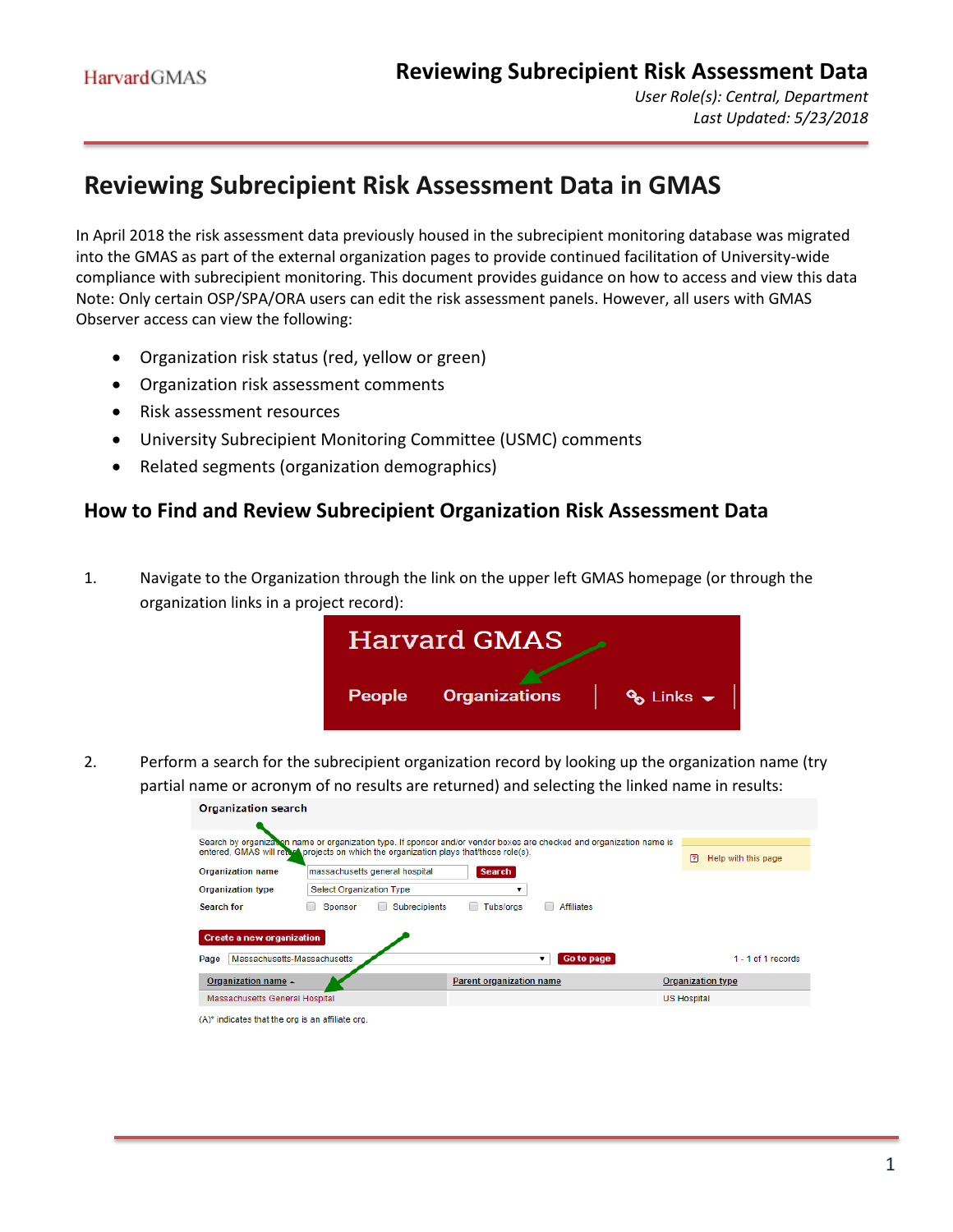3. Click on the expand icon on the right side of the Risk Assessments panel to view the rating for each assessment performed:

|                                | <b>Massachusetts General Hospital</b> |                          |                                 | <sup>o</sup> Related links<br>$\theta$ Info | <b>C</b> Actions      |
|--------------------------------|---------------------------------------|--------------------------|---------------------------------|---------------------------------------------|-----------------------|
|                                |                                       |                          |                                 |                                             | Open all<br>Close all |
| <b>Related segments</b>        |                                       | 1424 total               |                                 |                                             |                       |
| <b>Risk assessments</b>        |                                       |                          |                                 |                                             |                       |
| Audit organization information |                                       |                          |                                 |                                             |                       |
|                                |                                       |                          |                                 |                                             |                       |
| HU Fiscal year *               | <b>FY Reviewed ©</b>                  | Risk assessment status © | Risk assessment date $\diamond$ | Next assessment date $\diamond$             |                       |
| 2017                           | 2016                                  | Green                    | Jun 19, 2017                    |                                             | $^{(+)}$              |
| 2016                           | 2015                                  | Green                    | May 12, 2016                    |                                             | $^{(+)}$              |

In this view, the following information is provided:

**HU Fiscal Year:** Harvard University's fiscal year. This is the fiscal year in which the assessment was performed.

**FY Reviewed:** This is the fiscal year related to the subrecipient organization's data used to perform the assessment.

**Risk assessment status:** This is the color rating assigned to organization as part of the assessment. *Green (low risk), Yellow (medium risk) or Red (high risk)* see the [Subrecipient Monitoring Toolkit](https://osp.finance.harvard.edu/subrecipient-monitoring-toolkit) for guidance.

**Risk assessment date:** Date the initial assessment was finalized by the assessment team.

**Next assessment date:** This field is used to identify the date for when the next assessment of the organization should be completed. For entities subject to single audit, assessments will be required at a minimum of every three years depending on the risk rating. If a single audit entity is assessed and deemed to be high risk, then annual assessments will be conducted until they are no longer deemed high risk. For non-single audit entities, assessments will be required every year. Please note that subrecipient organizations with no current activity do not require an assessment even if a next assessment date is present.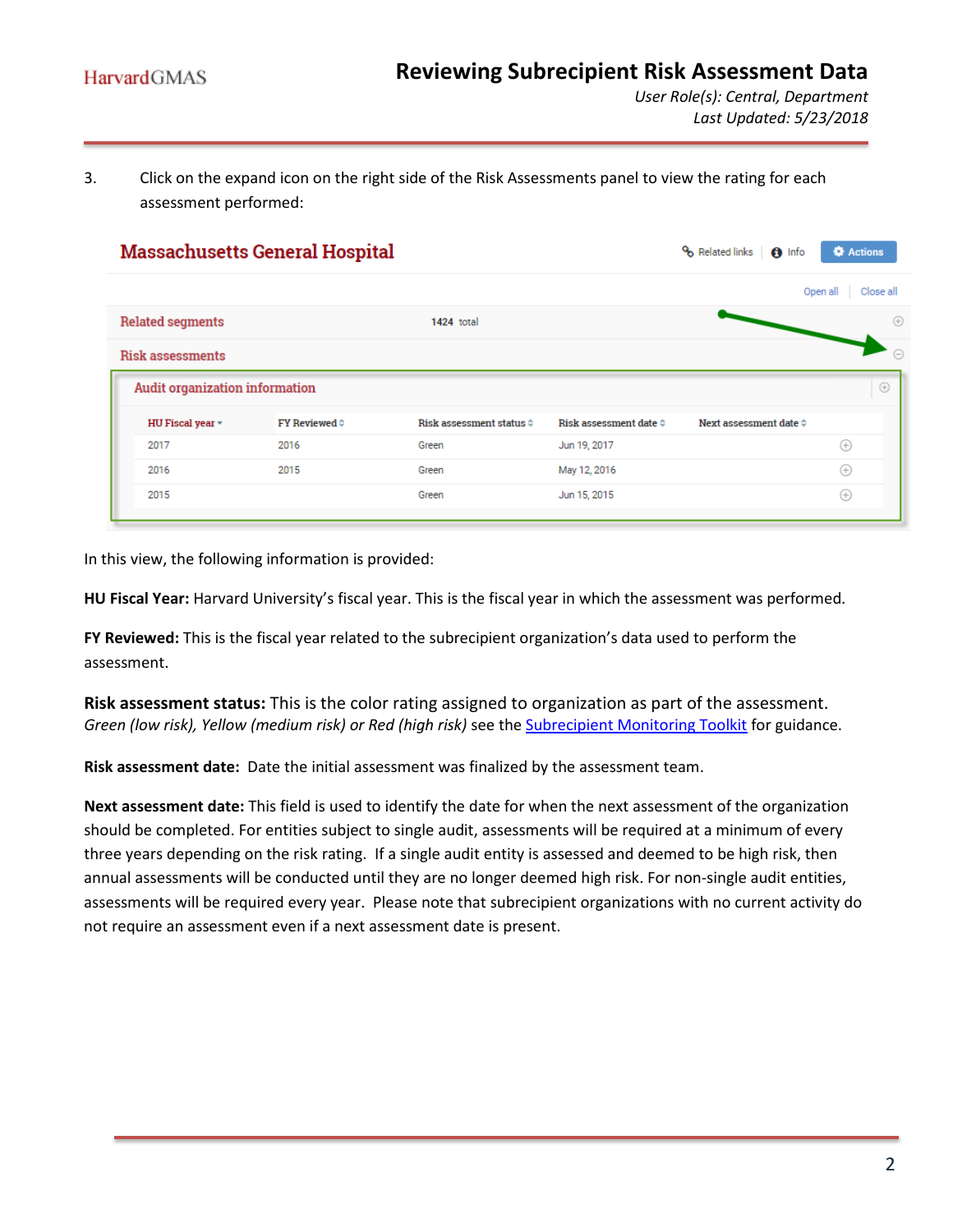*User Role(s): Central, Department Last Updated: 5/23/2018*

## 4. Each assessment record can also be expanded to view further details about how the rating was derived:

| <b>Massachusetts General Hospital</b> |                        |                                                                 |                                                                                                                                                                                                                                                                                                                                                             | Related links<br>$\bigcap$ Info | <b>O</b> Actions |  |
|---------------------------------------|------------------------|-----------------------------------------------------------------|-------------------------------------------------------------------------------------------------------------------------------------------------------------------------------------------------------------------------------------------------------------------------------------------------------------------------------------------------------------|---------------------------------|------------------|--|
| <b>Related segments</b>               |                        | 1424 total                                                      |                                                                                                                                                                                                                                                                                                                                                             |                                 |                  |  |
| <b>Risk assessments</b>               |                        |                                                                 |                                                                                                                                                                                                                                                                                                                                                             |                                 |                  |  |
| <b>Audit organization information</b> |                        |                                                                 |                                                                                                                                                                                                                                                                                                                                                             |                                 | Edit             |  |
| HU Fiscal year -                      | FY Reviewed $\diamond$ | Risk assessment status o                                        | Risk assessment date $\diamond$                                                                                                                                                                                                                                                                                                                             | Next assessment date            |                  |  |
| 2017                                  | 2016                   | Green                                                           | Jun 19, 2017                                                                                                                                                                                                                                                                                                                                                |                                 |                  |  |
| <b>Reviewer's name</b>                |                        | <b>Christopher Finn</b>                                         |                                                                                                                                                                                                                                                                                                                                                             |                                 |                  |  |
| <b>Assessment data</b>                |                        | Federal Audit Clearinghouse form 2016, 2016 single audit report |                                                                                                                                                                                                                                                                                                                                                             |                                 |                  |  |
| <b>Annual review</b>                  |                        | subaward. I see no reason to change the assessment from green.  | Partners Heathcare had one federal award finding related to two instances of upgrading airfare from standard<br>accommodations and a \$6.25 alcohol charge. The corrective action plan to reemphasize federal regulations and<br>institutional policies and procedures for airfare and alcohol costs is adequate. The finding did not relate to any Harvard |                                 |                  |  |
| <b>HUSMC</b> approval date            |                        |                                                                 |                                                                                                                                                                                                                                                                                                                                                             |                                 |                  |  |
|                                       |                        |                                                                 |                                                                                                                                                                                                                                                                                                                                                             |                                 |                  |  |
| <b>HUSMC</b> approval                 |                        |                                                                 |                                                                                                                                                                                                                                                                                                                                                             |                                 |                  |  |
| <b>HUSMC</b> quarterly comments       |                        |                                                                 |                                                                                                                                                                                                                                                                                                                                                             |                                 |                  |  |
| 2016                                  | 2015                   | Green                                                           | May 12, 2016                                                                                                                                                                                                                                                                                                                                                |                                 | $(+)$            |  |

In this view, the following information is provided:

**Reviewer's Name:** Name of the person that performed the initial assessment of the organization for that year.

**Assessment data:** This is the resource or resources used to perform the assessment. Examples of resources include, single audit reports, Financial Statements, Questionnaire's or online databases like the Federal Audit Clearinghouse.

**Annual review**: The are the internal comments entered by the reviewers to support the rating status

**HUSMC approval date:** This is the date of approval by the Harvard University Subrecipient Monitoring Committee (HUSMC). This committee reviews all red and yellow rated organizations or any organizations where a rating is changed after the initial assessment.

**HUSMC approval:** This indicates whether or not feedback from the HUSMC committee has impacted the assessment status rating.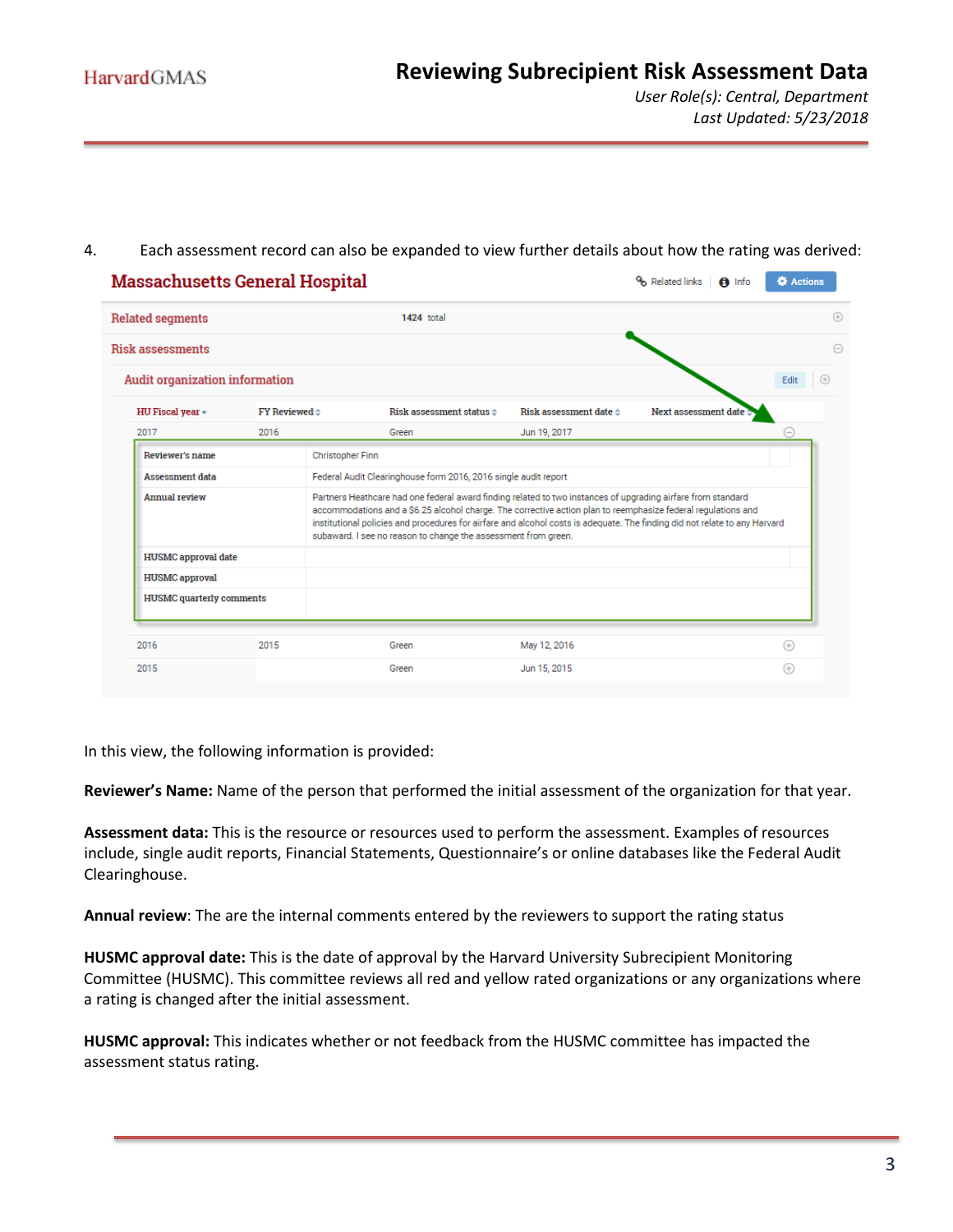**HUSMC quarterly comments:** These are comments made during quarterly HUSMC meetings related to report outs of the organizations and individual awards.

5. Additionally, information about audit relationships can be found by expanding the audit organization panel:

|  | <b>Massachusetts General Hospital</b>          |                                |                                                                                                                                                                                                                                                                                                                                                                                                                               |                                                 |                                 | $f$ Info    | <b>O</b> Actions  |  |
|--|------------------------------------------------|--------------------------------|-------------------------------------------------------------------------------------------------------------------------------------------------------------------------------------------------------------------------------------------------------------------------------------------------------------------------------------------------------------------------------------------------------------------------------|-------------------------------------------------|---------------------------------|-------------|-------------------|--|
|  | <b>Related segments</b>                        |                                | 1424 total                                                                                                                                                                                                                                                                                                                                                                                                                    |                                                 |                                 | $\bigoplus$ |                   |  |
|  | <b>Risk assessments</b>                        |                                |                                                                                                                                                                                                                                                                                                                                                                                                                               |                                                 |                                 |             | $\left( -\right)$ |  |
|  | Audit organization information                 |                                |                                                                                                                                                                                                                                                                                                                                                                                                                               |                                                 |                                 |             |                   |  |
|  | <b>Audit organization</b>                      |                                | Partners Healthcare System                                                                                                                                                                                                                                                                                                                                                                                                    |                                                 |                                 |             |                   |  |
|  | Associated audit organizations                 |                                | Spaulding Rehabilitation Hospital Volunteer Services<br>Brigham and Women's Hospital, Inc.<br>The McLean Hospital Corporation<br>Ragon Institute of MGH, MIT and Harvard<br>MGH Chelsea Healthcare Center                                                                                                                                                                                                                     |                                                 | Next assessment date $\diamond$ |             |                   |  |
|  | HU Fiscal year -<br>2017                       | FY Reviewed $\diamond$<br>2016 | Risk assessment status o<br>Green                                                                                                                                                                                                                                                                                                                                                                                             | Risk assessment date $\diamond$<br>Jun 19, 2017 |                                 |             | $(-)$             |  |
|  | Reviewer's name                                |                                | <b>Christopher Finn</b>                                                                                                                                                                                                                                                                                                                                                                                                       |                                                 |                                 |             |                   |  |
|  | <b>Assessment data</b><br><b>Annual review</b> |                                | Federal Audit Clearinghouse form 2016, 2016 single audit report                                                                                                                                                                                                                                                                                                                                                               |                                                 |                                 |             |                   |  |
|  |                                                |                                | Partners Heathcare had one federal award finding related to two instances of upgrading airfare from standard<br>accommodations and a \$6.25 alcohol charge. The corrective action plan to reemphasize federal regulations and<br>institutional policies and procedures for airfare and alcohol costs is adequate. The finding did not relate to any Harvard<br>subaward. I see no reason to change the assessment from green. |                                                 |                                 |             |                   |  |

In this view, the following information is provided:

**Audit Organization:** If the organization is subject to single audit, this field will indicate what entity the organization is audited under. In this example Massachusetts General Hospital is covered as part of the single audit for Partners Healthcare System. This information comes from the Federal Audit Clearing House (FAC).

**Associated Audit organizations:** These are other organizations with records in GMAS that share the same audit organization. Assessments are completed at the audit organization level and flow down to the associated audit organizations. Unique comments can be made to each associated organization to cite entity specific notes at any time as well.